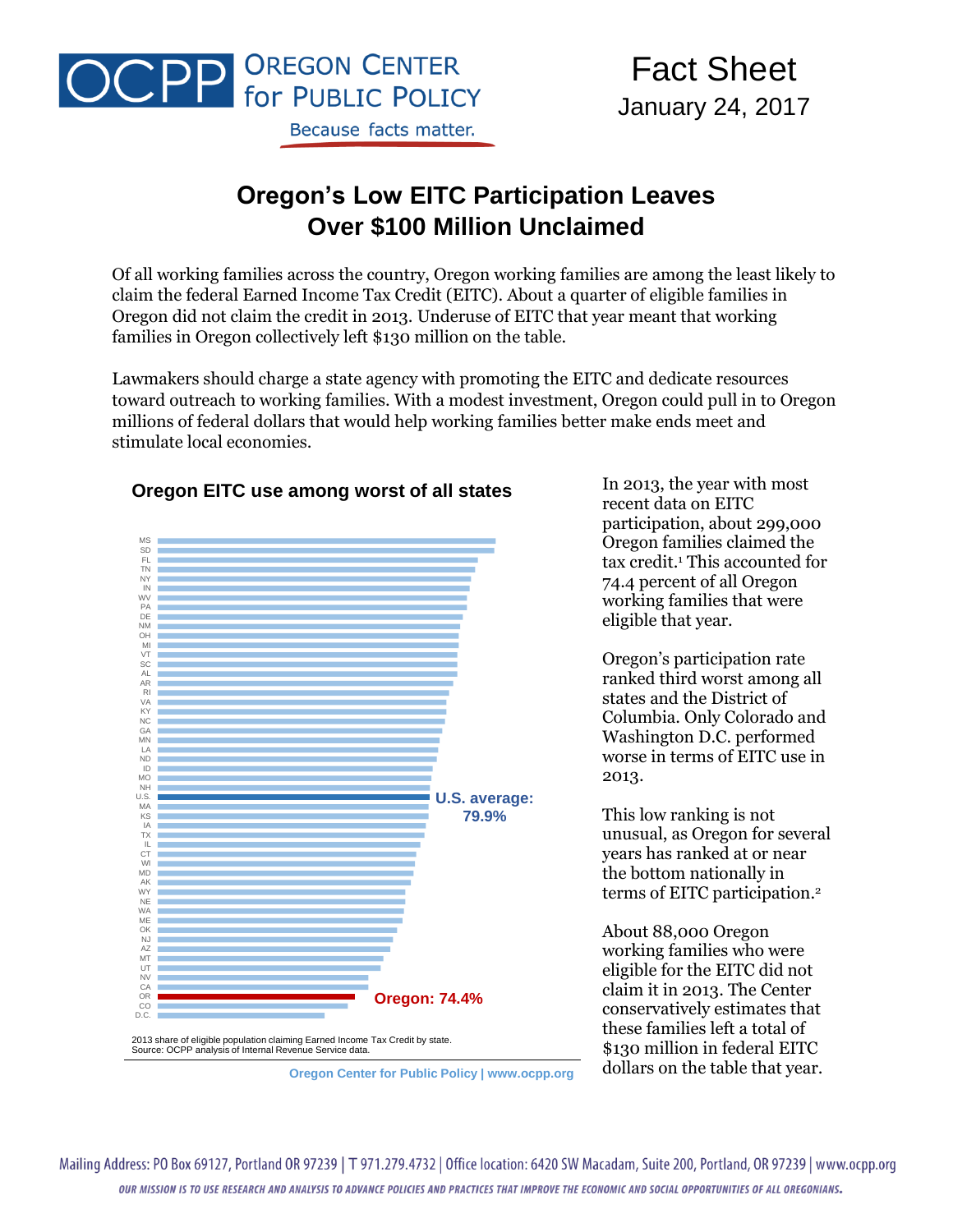Oregon's poor performance is even more striking considering that Oregonians have an added incentive to claim the federal EITC: the state's own EITC. Families that qualify for the federal EITC automatically qualify for the Oregon EITC. In 2013, the Oregon tax credit amounted to 8 percent of the federal tax credit.<sup>3</sup>

Working families in western states are less likely to claim the EITC, according to the Internal Revenue Service (IRS). <sup>4</sup> The IRS also observes that working families that live in rural areas, are self-employed, do not have a qualifying child, or are not proficient in English, are some of those less likely to claim the credit.<sup>5</sup>

#### **The EITC helps working families make ends meet**

The EITC is one of the most effective tools for supporting working families and reducing poverty. It does this by helping low- and moderate-income families keep more of the income that they earn in the form of a refundable tax credit. For working families, this means being better able to meet the rising costs of child care or catching up on a car payment.

In fact, the EITC is one of the most effective tools for alleviating poverty. When combined with the federal Child Tax Credit, the federal EITC helped lift 129,000 Oregonians, including 65,000 children, out of poverty each year between 2011 and 2013.<sup>6</sup>

The federal EITC adds dollars to the Oregon economy by giving working people more money to spend. Despite Oregon's poor participation, the federal credit injected \$586 million into the Oregon economy in 2013. 7

## **Lawmakers must do something to boost EITC participation**

Lawmakers should charge a department, such as the Department of Revenue, with the responsibility of providing information about the EITC to potentially eligible families. Research has shown that providing families with information about the credit in simple and accessible language, highlighting the size of the tax credit they may be eligible for, and sending them a reminder notice can help encourage more eligible families to claim their EITC.<sup>8</sup> By boosting EITC participation, lawmakers would not only be improving the lives of working Oregonians, they would also be drawing millions in federal dollars into Oregon's economy that are otherwise left in Washington, D.C.

## **A note on methodology**

To estimate the total amount of unclaimed EITC dollars, we considered participation rates by the number of dependents in a worker's household, since participation varies by number of dependents. While it is unclear exactly which workers are less likely to claim their EITC, childless workers are perhaps the least likely because their credits are much smaller. Simply multiplying the estimated number of eligible workers not claiming the credit by the average EITC dollar amount would likely overestimate the total number of unclaimed dollars.

Instead, we use national 2009 EITC participation rates by number of dependents from a Census Bureau working paper as a proxy measure for Oregon's participation rate for childless workers,